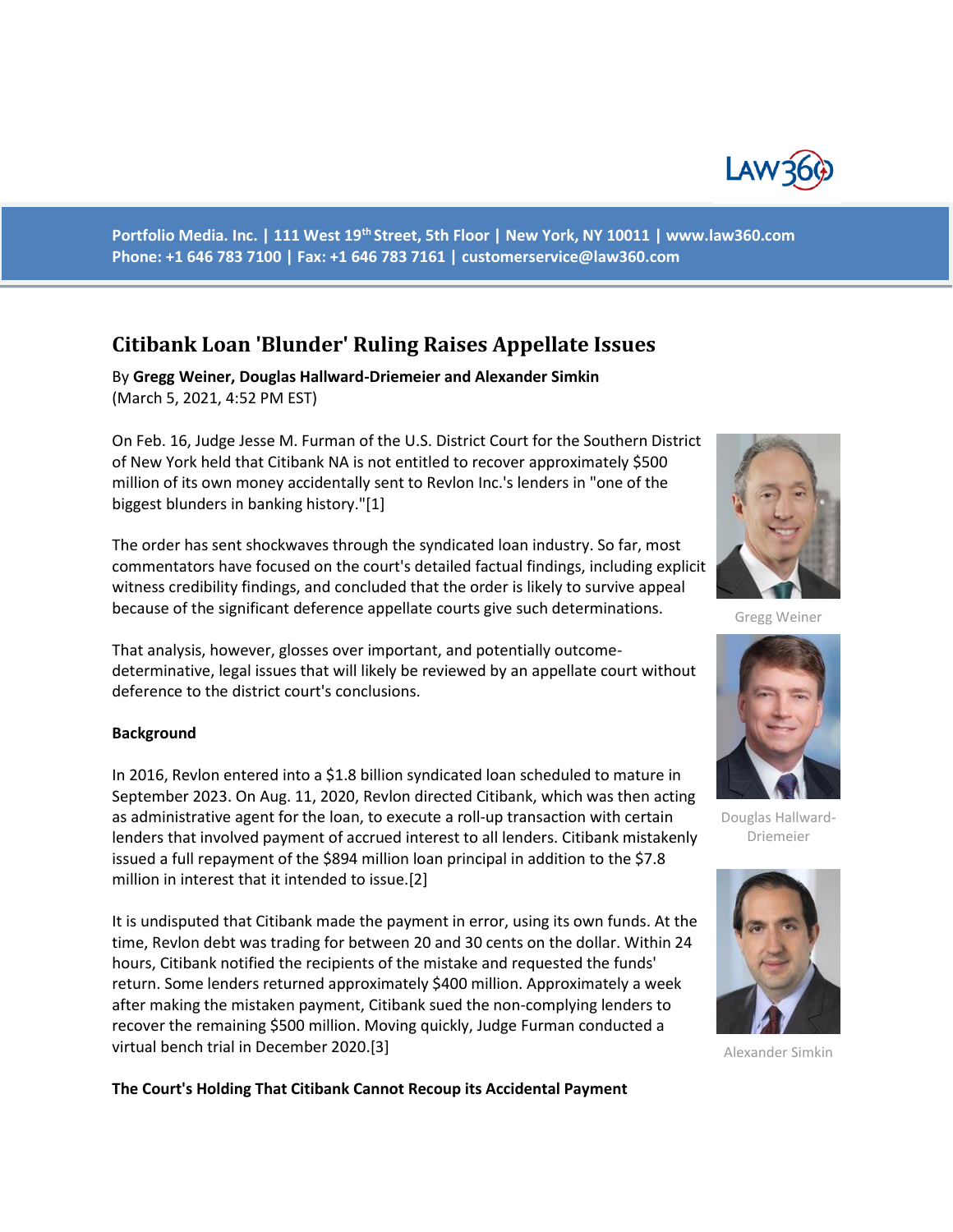In a 101-page decision, Judge Furman held that the defendants did not have to return the funds. The court's holding is based entirely on the "discharge-for-value" affirmative defense. The "classic formulation of the discharge-for-value defense" from American Law Institute treatise "Restatement (First) of Restitution" provides:

A creditor of another ... who has received from a third person any benefit in discharge of the debt ... is under no duty to make restitution therefor, although the discharge was given by mistake of the transferor ..., if the transferee made no misrepresentation and did not have notice of the transferor's mistake.[4]

All agreed that the New York Court of Appeals 1991 decision in Banque Worms v. Bank America International sets forth "the governing standards for the defense under New York law."[5]

In Banque Worms, a bank mistakenly transferred nearly \$2 million dollars to a creditor's agent. Unlike with Revlon, the underlying loan had matured on the date of the payment. Approximately two hours later, the bank notified the recipient that the funds were sent in error.

Based on the discharge-for-value rule, the district court held that the defendant did not have to return the mistakenly transferred funds.[6]

On appeal, the U.S. Court of Appeals for the Second Circuit certified to the New York Court of Appeals the question whether "New York would apply the 'Discharge for Value' rule as set forth at Section 14 of the Restatement of Restitution" or would instead "apply the rule that holds that money paid under a mistake may be recovered, unless the payment has caused such a change in the position of the receiving party that it would be unjust to require the party to refund."[7]

The New York Court of Appeals held that "the 'discharge for value' rule ... should be applied in the circumstances of this case,"[8] after which the Second Circuit ruled that Banque Worms was "entitled to retain the mistakenly transferred funds."[9]

In the present case, the court agreed with the defendants that Banque Worms entitles them to keep Citibank's money.[10]

### **The Standard of Appellate Review**

Although findings of fact may only be overturned on the basis of clear error, the district court's conclusions of law are reviewed de novo on appeal.[11]

Notwithstanding the multiple references to witness credibility and demeanor in the order,[12] mixed questions of fact and law  $-$  such as whether a party has constructive knowledge  $-$  are similarly reviewed under a de novo standard.[13] And of course, appellate courts can, and sometimes do, reverse factual findings where appropriate.[14]

### **Potential Legal Issues on Appeal**

On appeal, the order will be subject to de novo review regarding several legal questions, including whether the discharge-for-value defense applies to not-yet-matured debt and when knowledge of mistake should be measured.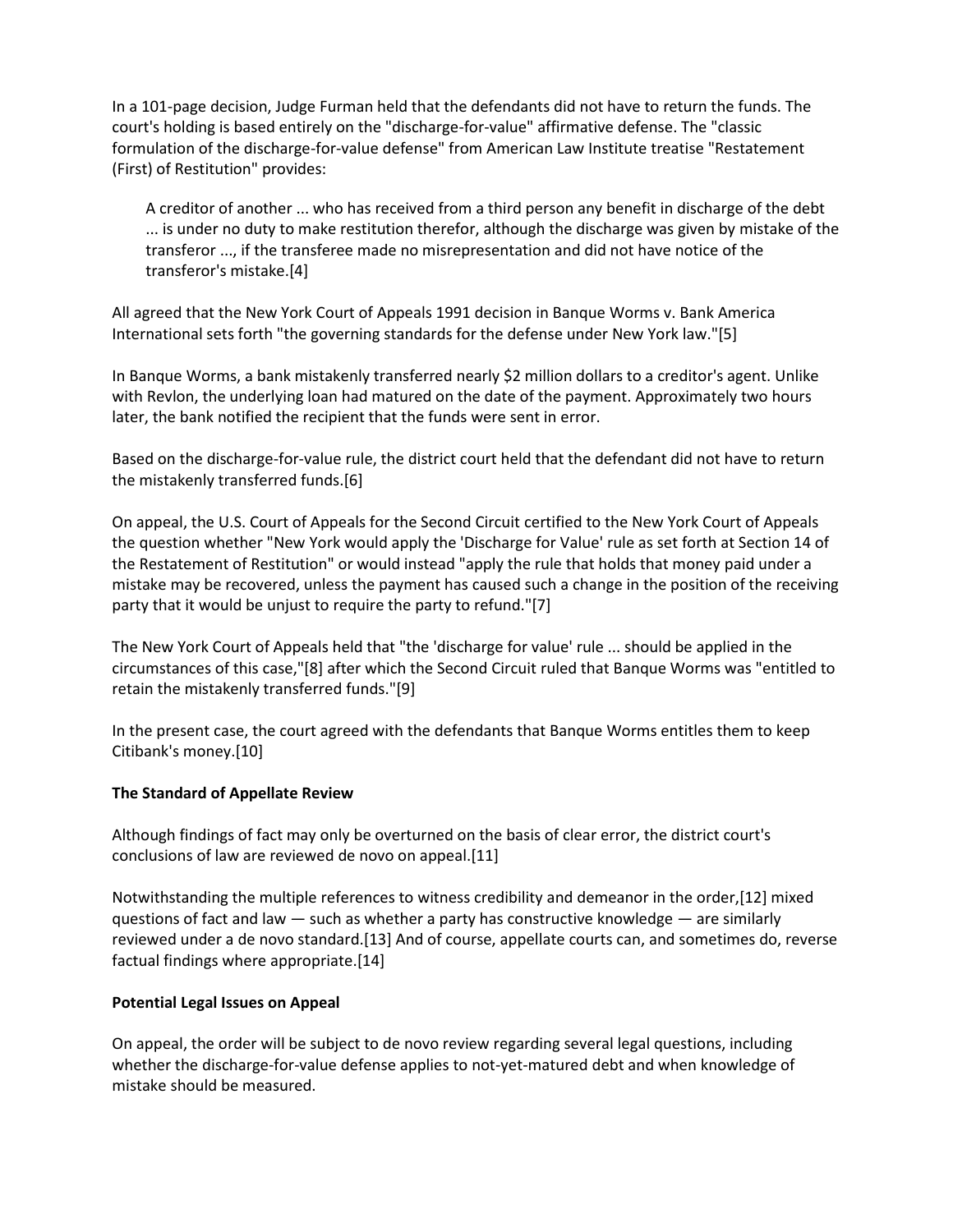An appellate court could also reach a different conclusion as to whether the defendants had constructive knowledge that the payment was a mistake, without altering any of the court's factual findings.

#### *Whether a Debt Needs to be Due*

If an appellate court finds that, as Citibank argued, the discharge-for-value defense only applies when a debt is due, the defense would not apply here.[15]

In rejecting Citibank's argument,[16] the court held that Banque Worms "appear[s] to focus on the recipient's status as a bona fide creditor that 'entitles' it to the funds at issue, not on when the transfer occurred in relation to the payment schedule."[17]

However, the Banque Worms decisions did not expressly decide this issue — because the debt in Banque Worms was due when the payment was made — and the court here could easily be reversed by an appellate court given the absence of controlling authority.[18]

An appellate court could find that, as a matter of policy, it is reasonable for a recipient who receives a payment when it is due to conclude that the payment cannot have been a mistake, yet not reasonable for a recipient who receives a payment months or years before it is due, as was the case here, to reach the same conclusion.

Indeed, the rule as articulated in the order would seem to allow a creditor to keep any mistaken payment received at any time in any amount so long as it were for an amount no more than the total debt.

### *Whether the Mistake Need Be Known at the Moment of Receipt*

An appellate court could also disagree with the court's legal conclusion that that the discharge-for-value defense applies so long as the recipient did not know the payment was a mistake at the moment the money is received, which could also prove to be outcome determinative.[19]

An appellate court might accept Citibank's argument that the relevant point in time for assessing knowledge is when the debt is discharged, i.e., when "the funds are applied to credit the debtor's account."[20] As the order acknowledged, the discharge-for-value defense is simply a "specific application" of "the bona fide purchaser rule" and without a discharge, no value has been provided.[21]

An appellate court could also set aside the judgment if it held that the moment the evaluation is properly done is when the recipient — or person with relevant authority at the recipient — first knows about the payment.

The appellate court could reason that it would seem impossible, or virtually so, for someone to know that a payment is a mistake before they even know the payment exists. For a corporate entity, this would at least arguably mean that the relevant measuring point is when knowledge of the payment is received by a person with responsibility for the loan.[22]

Under this potential legal framework, there may even be sufficient factual findings in the order for an appellate court to conclude that some defendants knew the payment was a mistake by the time they knew about the payment.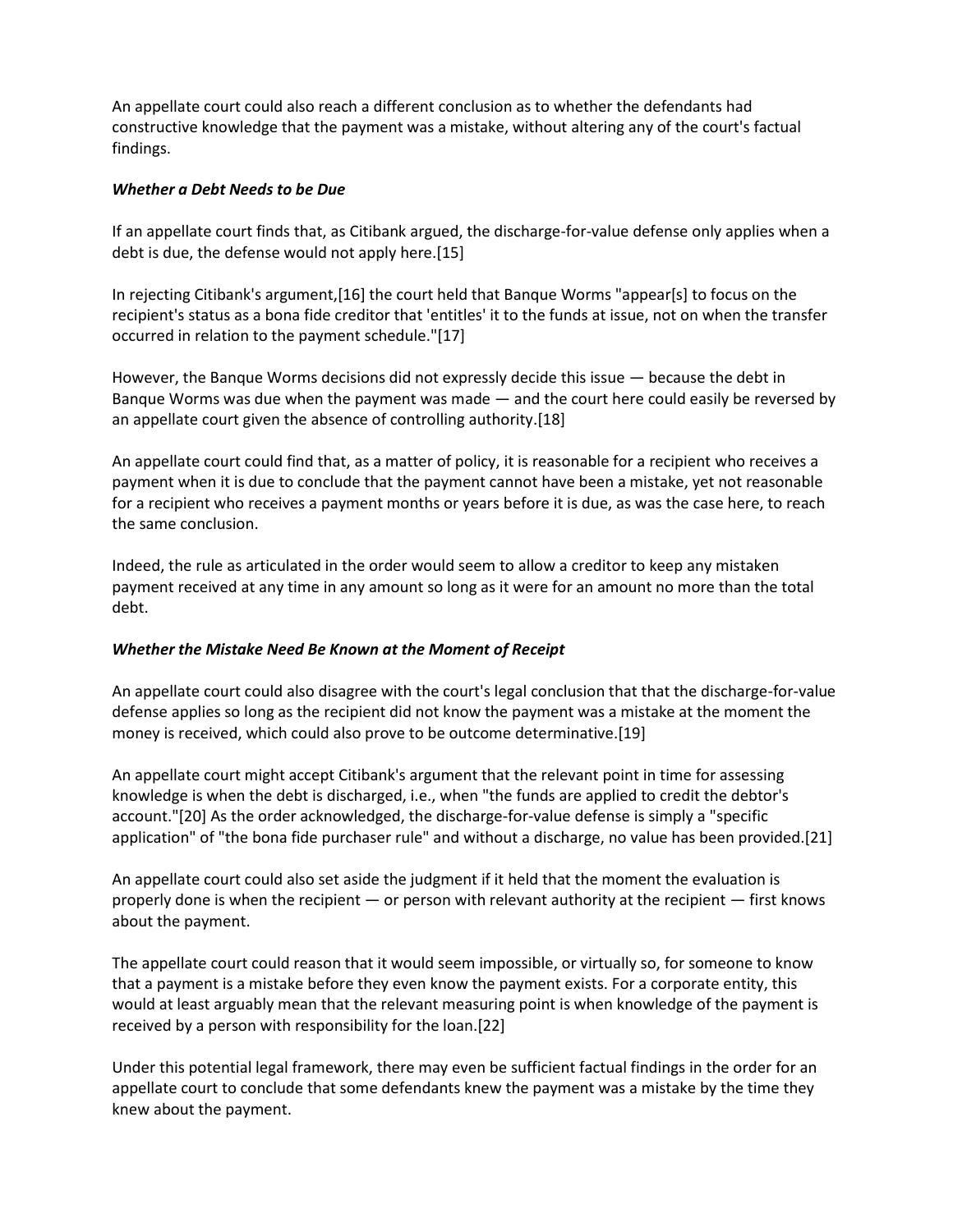For example, some defendants "first learned of the payments upon receiving [Citibank's] Recall Notice."[23] While the order finds that certain of the defendants' employees may not have immediately recognized the payment as an obvious mistake,[24] an appellate court could reason that these appear to be more junior employees responsible for administering payments who would not necessarily be in a position to appreciate the clearly erroneous nature of the payment.[25]

An appellate court may likewise be concerned about the broader consequences of a rule that seemingly precludes the return of even an obvious "fat finger" accidental payment sent by wire, e.g., sending \$1 million when \$100,000 is due; even an obvious mistake may only be obvious when compared by a person with relevant knowledge to other information post-receipt, such as the size and timing of the expected payment.[26]

## *Defendants' Constructive Knowledge*

One of the few issues where the court ruled in Citibank's favor is that constructive knowledge can be sufficient to defeat the discharge-for-value defense.[27] Under the restatement treatise, this is an objective standard based on what a reasonable person should have concluded.[28]

Even though the court found constructive knowledge could be sufficient to defeat the application of the discharge-for-value defense, much of the order focuses on the actual subjective knowledge of the defendants after the payment was made, all of which an appellate court could deem irrelevant.[29]

An appellate court evaluates constructive knowledge on a de novo basis and could simply disagree with the court about what a reasonable person should have concluded based on the facts found to be true in the order.[30]

For example, the following facts were all found to be true:

- The money was not due yet and there was no clear reason why Revlon would pay hundreds of millions of dollars that it did not yet owe.[31]
- There was no notice of prepayment, as required by the agreement.[32]
- The calculation statements sent in advance of the payment referred only to an interest payment and did not say anything about a principal payment.[33]
- The amount of the payment was more money than Revlon had. In fact, Revlon's debt was trading at 20 to 30 cents on the dollar. The defendants not only knew that, they had authorized the filing of a lawsuit contending Revlon was insolvent.[34]
- The lenders were sophisticated parties on the eve of commencing a lawsuit seeking to accelerate payment of the loans.[35]

An appellate court would also be within its rights to substitute its judgement as to the significance of potential indicia of mistake.[36] Indeed, the idea that Revlon made a massive and unexpected prepayment on debt not due for years, without any advance notice or consideration, is arguably just as implausible as receiving a payment many multiples of what is owed, which the court acknowledged would constitute constructive notice.[37]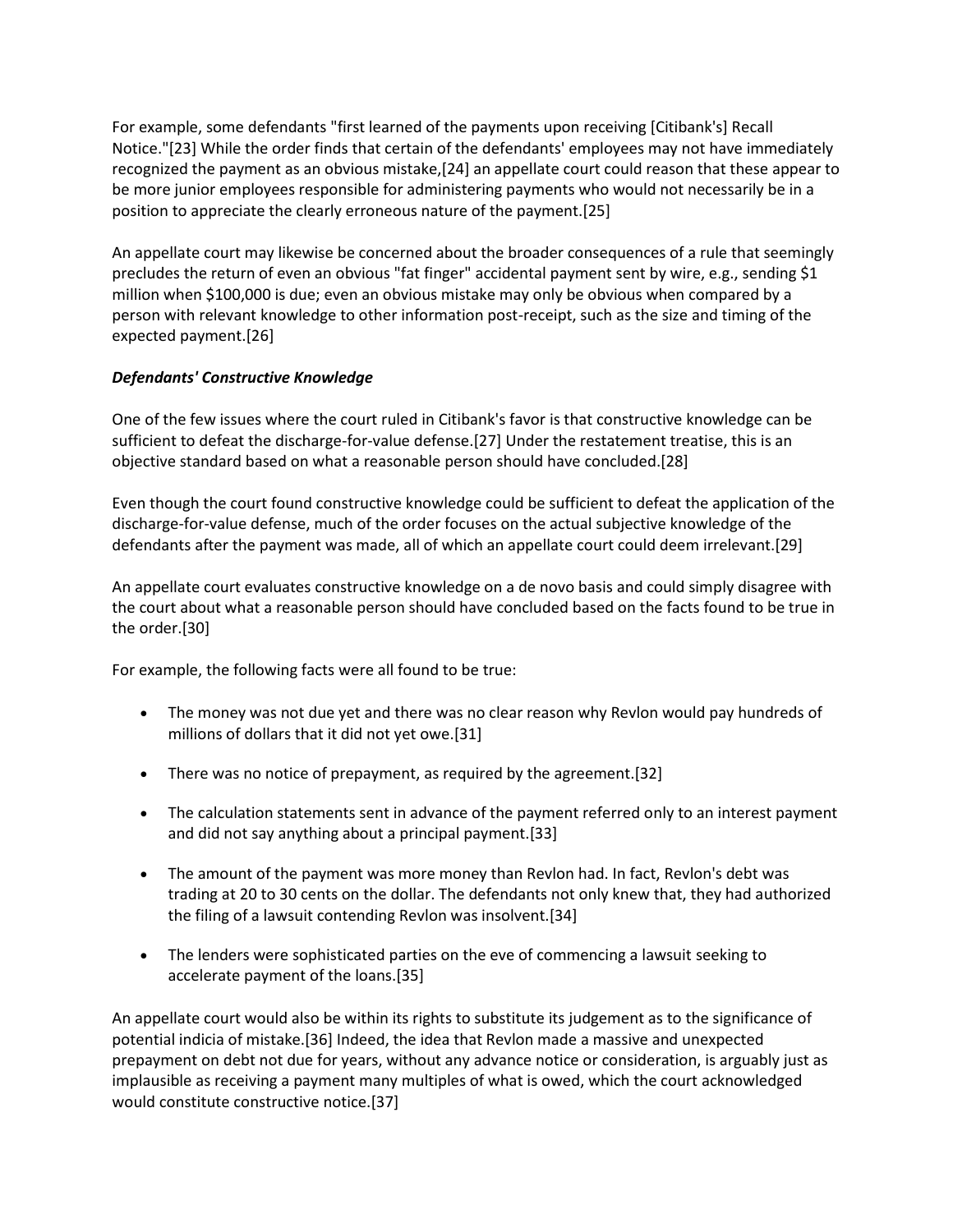Unlike Banque Worms, where there was no indicia of mistake, an appellate court may conclude that these facts demonstrate constructive knowledge of mistake even though the payment matched the outstanding principal, which the court relied on to distinguish this payment from other constructive knowledge cases.[38]

In the face of these objective facts, one could also ask what difference it should make in the constructive knowledge analysis that a recipient of unexpected funds swears up and down on the witness stand that he couldn't imagine that the erroneous payment was a mistake.

Other findings by Judge Furman that appear potentially vulnerable on appeal are the following:

- The court concluded that it is not uncommon in the industry for payment notices to be split between interest and principal portions, in an effort to explain why the defendants were not on notice of a mistake when they received a notice referring to interest payments only, not of a principal payment.[39] An appellate court could put more weight on the fact that, here, there was no "split" notice, but instead a single notice that referred exclusively to interest.
- Likewise, the court held that the absence of a prepayment notice is not controlling because banks sometimes forget to send them or they come late.[40] But an appellate court might focus on the fact that, because the agreement plainly calls for prepayment notices and there was a prepayment without notice, there necessarily was some mistake. An appellate court could conclude that a reasonable person in these circumstances would at least have asked Citibank whether the mistake was a missing notice or an inadvertent payment.
- The court held that it would be unreasonable to assume the payment was a mistake because some defendants testified that they believed Revlon's sponsor, Ronald Perelman and his holding company MacAndrews & Forbes Inc. may have paid Revlon's debt in full in order to prevent the defendants from filing an imminent lawsuit.[41] An appellate court may instead put more weight on facts pointing away from what would have been, in effect, a settlement payment by Perelman — such as the fact that the full amount claimed was paid, with no notice, no discussion of settlement, no release, and no settlement agreement.
- The court held that it would be unreasonable and irrational to assume the payment was a mistake because a mistaken payment of this magnitude was a black swan event that, while possible, had not previously occurred.[42] However, the order also credits testimony from a defense witness that believed Revlon had pulled a "rabbit out of their hat" in securing alternate financing.[43] An appellate court may simply have a different view as to which "unlikely-butpossible" event is the most credible inference, especially where other lenders appear to have reached a different conclusion and returned \$400 million to Citibank.[44]
- The court holding that the lenders' satisfied their duty of inquiry without contacting Citibank[45] could be deemed erroneous as a matter of law. An appellate court could conclude that for someone on constructive notice of a possible mistake to conduct an inquiry in good faith, the most logical step would be to contact the payor to confirm the payment was intended and the fact that the defendants did not do so supports an inference that they did not want to confirm what they suspected: that the payment was made in error.

In sum, there are many critical issues on which an appellate court would not owe the district court's order deference and which, depending on how it resolves those issues, could lead it to direct the lenders to return the erroneous payment to Citibank.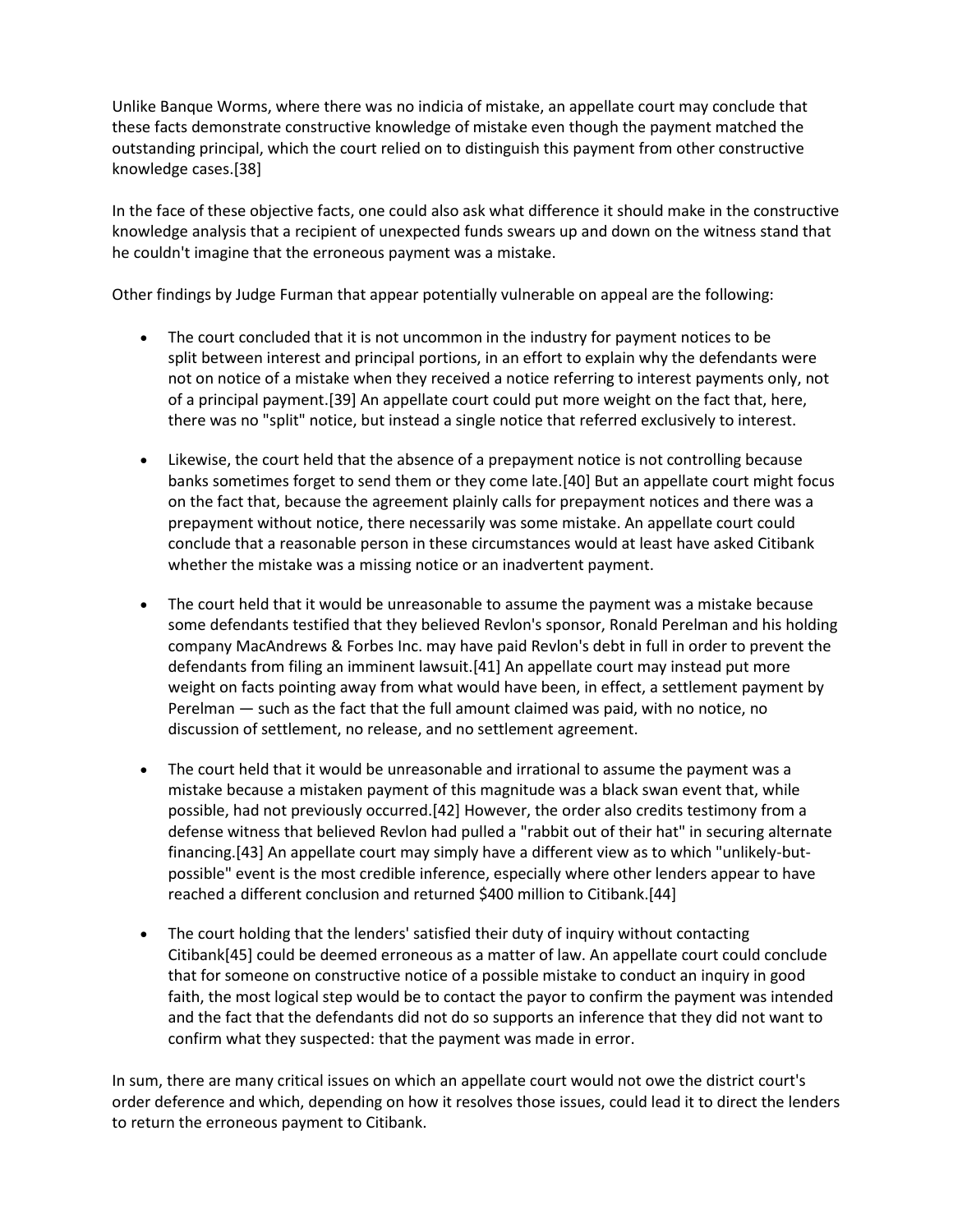In the meantime, while appellate courts sort through these issues, banks and other administrative agents would be well served to strengthen their controls over disbursements to avoid losing funds in mistaken transfers.[46]

*Gregg L. Weiner and Douglas H. Hallward-Driemeier are partners, and Alexander B. Simkin is counsel, at Ropes & Gray LLP.*

*Ropes & Gray associates Hannah Vail and Camille Bachrach contributed to this article.*

*The opinions expressed are those of the author(s) and do not necessarily reflect the views of the firm, its clients or Portfolio Media Inc., or any of its or their respective affiliates. This article is for general information purposes and is not intended to be and should not be taken as legal advice.*

[1] In re Citibank August 11, 2020 Wire Transfers, No. 20-CV-6539 (JMF), 2021 WL 606167, at 99 (S.D.N.Y. Feb. 16, 2021) (the "Order") at 3-4.

[2] Order at 4-6, 9-10, 12-15.

[3] Id. at 2, 5 n.5, 18-19, 27-28, 76, 89-90; see also Citibank's Proposed Findings of Fact and Conclusions of Law, No. 1:20-cv-06539-JMF, (S.D.N.Y 2020), ECF No. 143 at 47.

[4] Order at 36, 99-100,

[5] Id. at 37 (citing Banque Worms v. BankAmerica Int'l, 77 N.Y.2d 362, 368 (1991)).

[6] Banque Worms v. Bank Am. Int'l, 726 F. Supp. 940, 940-942 (S.D.N.Y. 1989).

[7] Banque Worms v. BankAmerica Int'l, 77 N.Y.2d 362, 366 (1991).

[8] Id.

[9] Banque Worms v. BankAmerica Int'l, 928 F.2d 538, 541 (2d Cir. 1991).

[10] Order at 99.

[11] Rose v. AmSouth Bank of Florida, 391 F.3d 63, 65 (2d Cir. 2004).

[12] See Order at 3, 65-66, 76, 86 n.38, 93.

[13] Diebold Found., Inc. v. Comm'r, 736 F.3d 172, 187 (2d Cir. 2013); White v. White Rose Food, 237 F. 3d 174, 178 (2d Cir. 2001).

[14] DiRienzo v. Philip Servs. Corp., 294 F.3d 21, 31 (2d Cir. 2002) (reversing factual finding as "clearly erroneous" based on factual allegations the trial court order "fail[ed] to acknowledge"); Parker v. Sony Pictures Ent., Inc., 260 F.3d 100, 112 (2d Cir. 2001) (reversing factual findings post-trial).

[15] The court held that "it is undisputed that the 2016 Term Loan was not 'due' on August 11, 2020;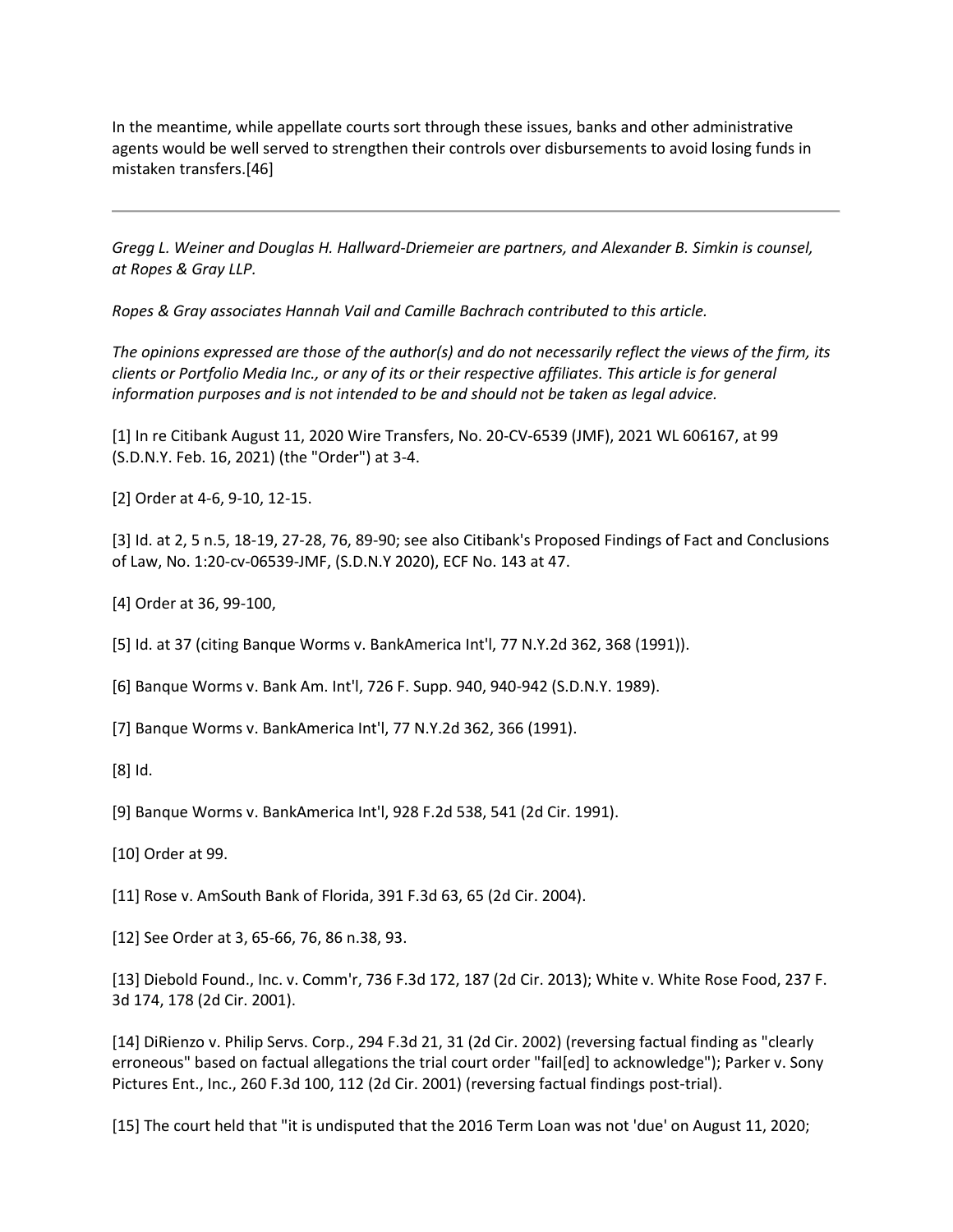indeed, the loan was not set to mature for another three years." Order at 43.

[16] Citibank relied primarily on language in a 1915 New York Court of Appeals decision Carlisle v. Norris, which was in turn quoted by the New York Court of Appeals in Banque Worms, that "[i]f defendants received the proceeds in good faith and without notice of any wrong and credited them on an indebtedness due them, plaintiff is not entitled to recover them back." Carlisle v. Norris, 109 N.E. 564, 569 (N.Y. 1915) (emphasis added).

[17] Order at 44.

[18] The Order relied primarily on The Restatement (First) of Restitution in rejecting Citibank's argument. Order at 44.

[19] Id. at 47-48.

[20] Id. at 46-47 (internal quotation and punctuation marks omitted).

[21] Id. at 60-61. In many cases, a prepayment can only be made under certain conditions. This reinforces the notion that the relevant time period should be the moment of receipt only when the underlying debt is due as that payment automatically discharges a debt, which is not necessarily true for an early prepayment.

[22] See 14A N.Y. Jur. 2d Business Relationships § 677 ("[A] corporation is bound by the knowledge acquired by, or notice given to, its officers or agents which is within the actual or apparent scope of their authority or employment and which relates to a matter to which their authority or employment extends.").

[23] Order at 23; see also, e.g., id. at 20 ("There are currently no agent notices for this ... could this be a mistake?"); id. at 23 ("don't invest [the money received] by accident").

[24] Id. at 71-72.

[25] An appellate court could also be concerned that the Order seems to punish Citibank for working quickly, holding it against the bank that there was only very limited evidence that recipients knew the payment was a mistake before Citibank's recall notice. Id. at 75. An alternate possible conclusion seemingly consistent with the court's factual findings is that the more senior people in a position to appreciate the erroneous nature of the payment did not even learn of the payment's existence until after Citibank was already seeking to recall the money.

[26] Id. at 66, 87 (discussing how a "fat finger" mistake is "is obvious on its face" and "would have been immediately obvious to any recipient").

[27] Id. at 57.

[28] Restatement (Third) of Restitution and Unjust Enrichment § 69 (2), (3(c)) (2011) ("A person has notice of a fact if the person ... has reason to know it" meaning "other facts known to the person would make it reasonable to infer the existence of the fact, or prudent to conduct further inquiry that would reveal it.").